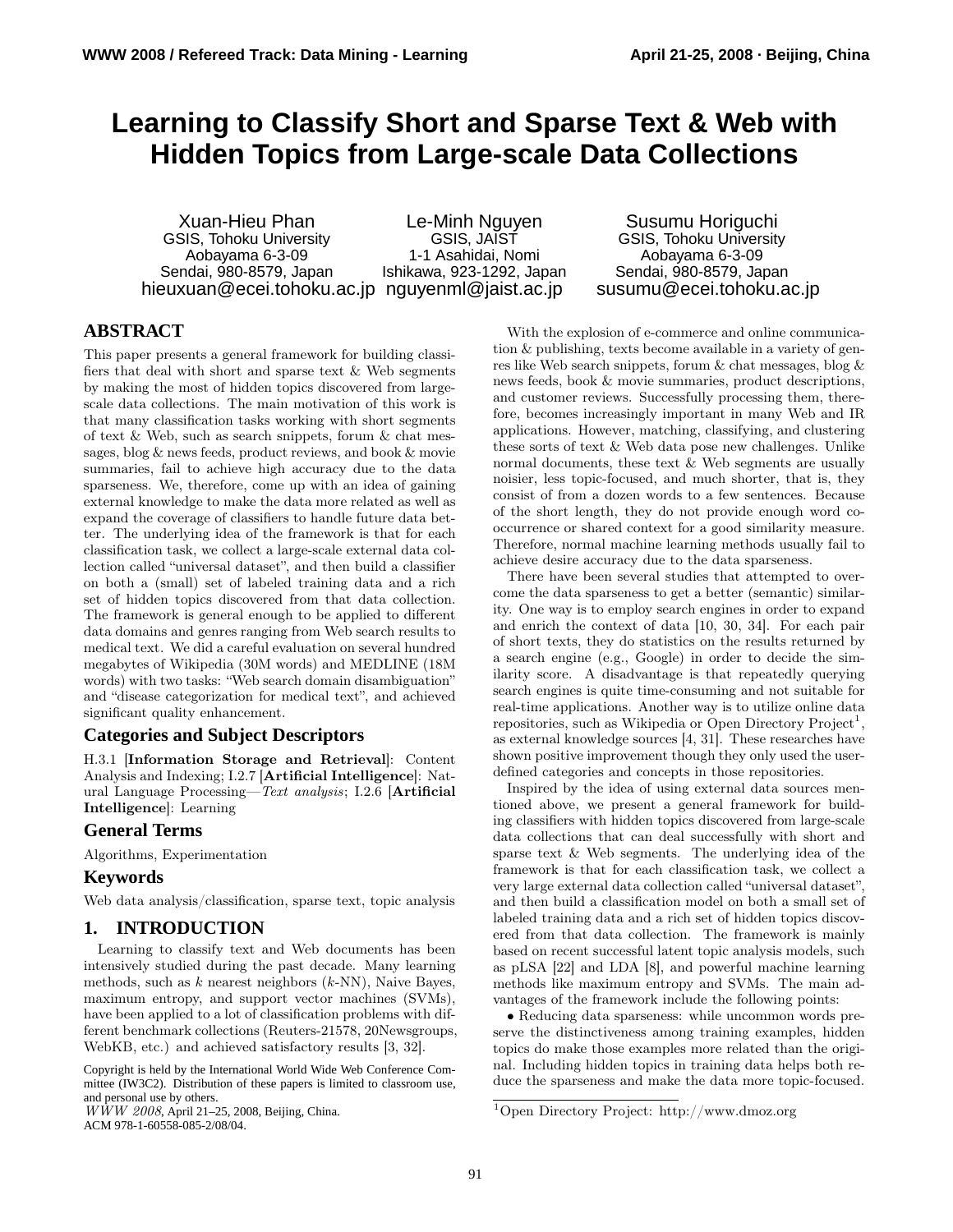• Expanding the coverage of the classifier: topics coming from external data cover a lot of terms/words that do not exist in a (small) labeled training dataset. This is extremely useful to deal with future data, especially Web segments, that usually contain a lot of previously unseen features.

• Flexible semi-supervised learning: this framework can also be seen as a semi-supervised method because it can utilize unlabeled data to improve the classifier. However, unlike traditional semi-supervised learning algorithms [11, 29], the universal data and the training/test data are not required to have the same format. In addition, once estimated, a topic model can be applied to more than one classification problems provided that they are consistent.

• Easy to implement: the framework is simple to implement. Given a classification task, all we need to prepare is to collect a large-scale data collection to serve as the universal data and annotate a small set of training examples.

Also, the framework is general enough to be applied to different text domains and genres ranging from Web search results to medical text. We performed a careful evaluation for our method with several hundred megabytes of Wikipedia and MEDLINE data on two classification tasks: "Web search domain classification" and "disease categorization for medical text", and achieved impressive quality enhancement.

# **2. RELATED WORK**

"Text categorization by boosting automatically extracted concepts" by Cai & Hoftmann 2003 [12] is probably the study most related to our framework. This attempts to analyze topics from data using pLSA and uses both the original data and resulting topics to train two different weak classifiers for boosting. The difference is that they extracted topics only from the training and test data while we discover hidden topics from external large-scale data collections. In addition, we aim at dealing with short and sparse text and Web segments rather than normal text documents. Another related work is the use of topic features to improve the word sense disambiguation by Cai et al. 2007 [13].

The second group of studies focused on the similarity between very short texts. Bollegala et al. 2007 [10] use search engines to get the semantic relatedness between words. Sahami & Heilman 2006 [30] also measure the relatedness between text snippets by using search engines and a similarity kernel function. Metzeler et al. 2007 [27] evaluated a wide range of similarity measures for short queries from Web search logs. Yih & Meek 2007 [34] considered this problem by improving Web-relevance similarity and the method in [30]. Gabrilovich & Markovitch 2007 [17] computing semantic relatedness for texts using Wikipedia concepts.

Prior to recent topic analysis models, word clustering algorithms were introduced to improve text categorization in different ways. Baker & McCallum 1998 [2] attempted to reduce dimensionality by class distribution-based clustering. Bekkerman et al. 2003 [6] combined distributional clustering of words and SVMs. And Dhillon & Modha 2001 [16] introduced spherical k-means for clustering sparse text data.

Clustering Web search have been becoming an active research topic during the past decade. Many clustering techniques were proposed to place search results into topic– oriented clusters [25, 35, 36]. This research trend has achieved great successes in which  $\overline{\text{Vivisimo}}^2$  is probably one of the most successful search clustering engines on the Web.

### **3. THE GENERAL FRAMEWORK**

In this section, we present the proposed framework that aims at building text & Web classifiers with hidden topics from large-scale data collections. The framework is depicted in Figure 1 and consists of the following sub-problems.

Figure 1: The general framework of learning to classify short and sparse text & Web with hidden topics



- (a) *Choosing an appropriate "universal dataset"*
- (b) *Doing topic analysis for the universal dataset*
- (c) *Building a moderate size labeled training dataset*
- (d) *Doing topic inference for training and future data*
- (e) *Building the classifier*

Among the five steps, choosing a right universal dataset (a) is probably the most important. First, the universal dataset, as its name implies, must be large and rich enough to cover a lot of words, concepts, and topics that are relevant to the classification problem. Second, this dataset should be consistent with the training and future unseen data that the classifier will deal with. This means that the nature of universal data (e.g., patterns, statistics, and co-occurrence of them) should be observed by humans to determine whether or not the potential topics analyzed from this data can help to make the classifier more discriminative. This will be discussed more in Section 5 where we analyze two large-scale text & Web collections for solving two classification problems. The step (b), doing topic analysis for the universal dataset, is performed by using one of the well-known hidden topic analysis models such as pLSA or LDA. We chose LDA because this model has a more complete document generation assumption. LDA will be briefly introduced in Section 4. And the analysis process of two typical universal datasets, Wikipedia & MEDLINE, is described in detail in Section 5.

In general, building a large amount of labeled training data for text classification is a labor-intensive and timeconsuming task. Our framework can avoid this by requiring a moderate size or even small size of labeled data (c). One thing needs to pay more attention is that words/terms in this dataset should be relevant to as many hidden topics as possible. This is to ensure that almost hidden topics are incorporated into the classifier. Therefore, in spite of small size, the labeled training data should be balanced among topics. The experiments in Section 7 will show how well the framework can work with small size of labeled training data.

Topic inference for training and future unseen data (d) is another important issue. This depends on not only LDA but also which machine learning technique we choose to train the classifier. This will be discussed more detail in Section 6.2. Building the classifier (e) is the final procedure. After doing topic inference for training data, this step is similar to any other training process to build a text classifier. Section 6 will give a more detailed discussion about this.

<sup>2</sup>Vivisimo: http://vivisimo.com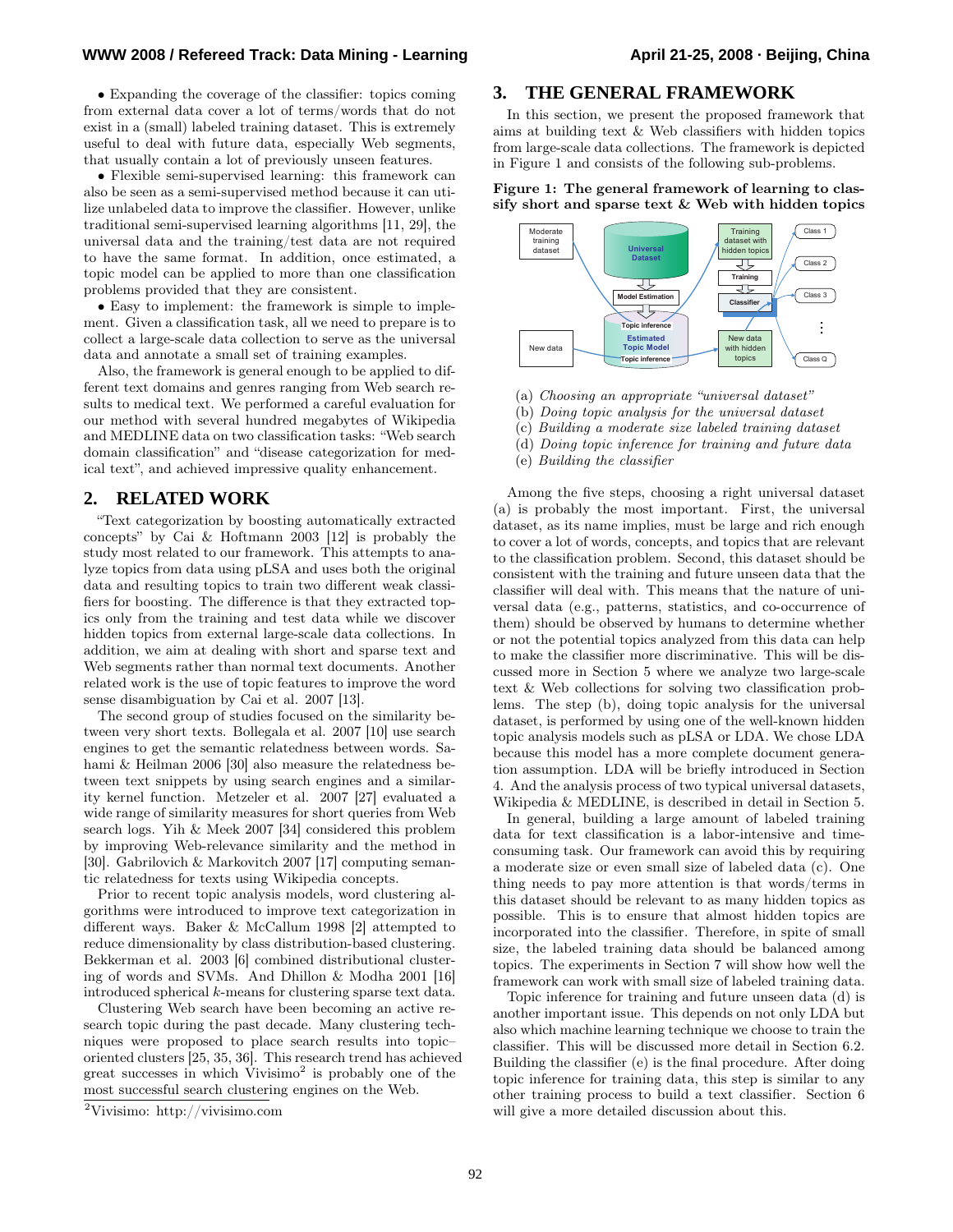# **4. HIDDEN TOPIC ANALYSIS MODELS**

Latent Dirichlet Allocation (LDA), first introduced by Blei et al. [8], is a probabilistic generative model that can be used to estimate the multinomial observations by unsupervised learning. With respect to topic modeling, LDA is a method to perform so-called latent semantic analysis (LSA). The intuition behind LSA is to find the latent structure of "topics" or "concepts" in a text corpus. The term LSA has been coined by Deerwester et al. [14] who empirically showed that the co–occurrence (both direct and indirect) of terms in text documents can be used to recover this latent topic structure. In turn, latent-topic representations of text allowing modeling of linguistic phenomena like synonymy and polysemy. This allows IR systems to represent text in a way suitable for matching user queries on a semantic level rather than by lexical occurrence.

LDA is closely related to the probabilistic latent semantic analysis (pLSA) by Hofmann [22], a probabilistic formulation of LSA. However, it has been pointed out that LDA is more complete than pLSA in such a way that it follows a full generation process for document collection [8, 19, 21].

Models like pLSA, LDA, and their variants have been having more successful applications in document & topic modeling [8, 19], dimensionality reduction for text categorization [8], collaborative filtering [23], ad hoc IR [33], entity resolution [7], and digital library [9], and many more.

# **4.1 Latent Dirichlet Allocation (LDA)**





LDA is a generative graphical model as shown in Figure 2. It can be used to model and discover underlying topic structures of any kind of discrete data in which text is a typical example. LDA was developed based on an assumption of document generation process depicted in both Figure 2 and Table 1. This process can be interpreted as follows.

In LDA, a document  $\vec{w}_m = \{w_{m,n}\}_{n=1}^{N_m}$  is generated by first picking a distribution over topics  $\overrightarrow{\theta}_m$  from a Dirichlet distribution  $(Dir(\vec{\alpha}))$ , which determines topic assignment for words in that document. Then the topic assignment for each word placeholder  $[m, n]$  is performed by sampling a particular topic  $z_{m,n}$  from multinomial distribution  $Mult(\vec{\theta}^m)$ . And finally, a particular word w*m,n* is generated for the word placeholder  $[m, n]$  by sampling from multinomial distribution  $Mult(\overrightarrow{\varphi}_{z_{m,n}})$ .

From the generative graphical model depicted in Figure 2, we can write the joint distribution of all known and hidden variables given the Dirichlet parameters as follows.

Table 1: Generation process for LDA

for all topics  $k \in [1, K]$  do sample mixture components  $\vec{\varphi}_k \sim Dir(\vec{\beta})$ end for for all documents  $m \in [1, M]$  do sample mixture proportion  $\overrightarrow{\vartheta}_m \sim Dir(\overrightarrow{\alpha})$ sample document length  $N_m \sim Poiss(\xi)$ for all words  $n \in [1, N_m]$  do sample topic index  $z_{m,n} \sim Mult(\vec{\theta}_{m})$ sample term for word  $w_{m,n} \sim Mult(\overrightarrow{\varphi}_{z_{m,n}})$ end for end for *Parameters and variables*:  $\bullet$  *M*: the total number of documents

- $K$ : the number of (hidden/latent) topics
- $\bullet$  V: vocabulary size
- $\vec{\alpha}, \vec{\beta}$ : Dirichlet parameters
- $\vec{\theta}_m$ : topic distribution for document m
- $\Theta = {\overrightarrow{\theta}}_m^M {M \over {m=1}}$ : a  $M \times K$  matrix
- $\overrightarrow{\varphi}_k$ : word distribution for topic k
- $\bullet$   $\overrightarrow{\Phi}$  =  $\{\overrightarrow{\varphi}_k\}_{k=1}^K$ : a  $K \times V$  matrix
- $N_m$ : the length of document m
- $z_{m,n}$ : topic index of *n*th word in document m
- $w_{m,n}$ : a particular word for word placeholder  $[m, n]$

$$
\begin{array}{l} p(\overrightarrow{w}_m,\overrightarrow{z}_m,\overrightarrow{\vartheta}_m,\Phi|\overrightarrow{\alpha},\overrightarrow{\beta}) \\ = p(\Phi|\overrightarrow{\beta}) \prod_{n=1}^{N_m} p(w_{m,n}|\overrightarrow{\varphi}_{z_{m,n}}) p(z_{m,n}|\overrightarrow{\vartheta}_m) p(\overrightarrow{\vartheta}_m|\overrightarrow{\alpha}) \end{array}
$$

And the likelihood of a document  $\vec{w}_m$  is obtained by integrating over  $\overline{\vartheta}_m$ ,  $\Phi$  and summing over  $\overrightarrow{z}_m$  as follows.

$$
p(\overrightarrow{w}_{m}|\overrightarrow{\alpha},\overrightarrow{\beta})
$$
  
=
$$
\int p(\overrightarrow{\vartheta}_{m}|\overrightarrow{\alpha})p(\Phi|\overrightarrow{\beta}) \cdot \prod_{n=1}^{N_{m}} p(w_{m,n}|\overrightarrow{\vartheta}_{m},\Phi) d\Phi d\overrightarrow{\vartheta}_{m}
$$

Finally, the likelihood of the whole data collection  $W =$  ${\overline{w}}_{m}\big\}^{M}_{m=1}$  is product of the likelihoods of all documents:

$$
p(\mathcal{W}|\vec{\alpha}, \vec{\beta}) = \prod_{m=1}^{M} p(\vec{w}_m|\vec{\alpha}, \vec{\beta})
$$
 (1)

# **4.2 LDA Estimation with Gibbs Sampling**

Estimating parameters for LDA by directly and exactly maximizing the likelihood of the whole data collection in (1) is intractable. The solution to this is to use approximate estimation methods like Variational Methods [8], Expectation– propagation [28], and Gibbs Sampling [19]. Gibbs Sampling is a special case of Markov-chain Monte Carlo (MCMC) [18] and often yields relatively simple algorithms for approximate inference in high-dimensional models such as LDA [21].

The first use of Gibbs Sampling for estimating LDA is reported in [19] and a more comprehensive description of this method is from the technical report [21]. One can refer to these papers for a better understanding of this sampling technique. Here, we only show the most important formula that is used for topic sampling for words. Let  $\vec{w}$  and  $\vec{z}$  be the vectors of all words and their topic assignment of the whole data collection  $W$ . The topic assignment for a particular word depends on the current topic assignment of all the other word positions. More specifically, the topic assignment of a particular word  $t$  is sampled from the following multinomial distribution.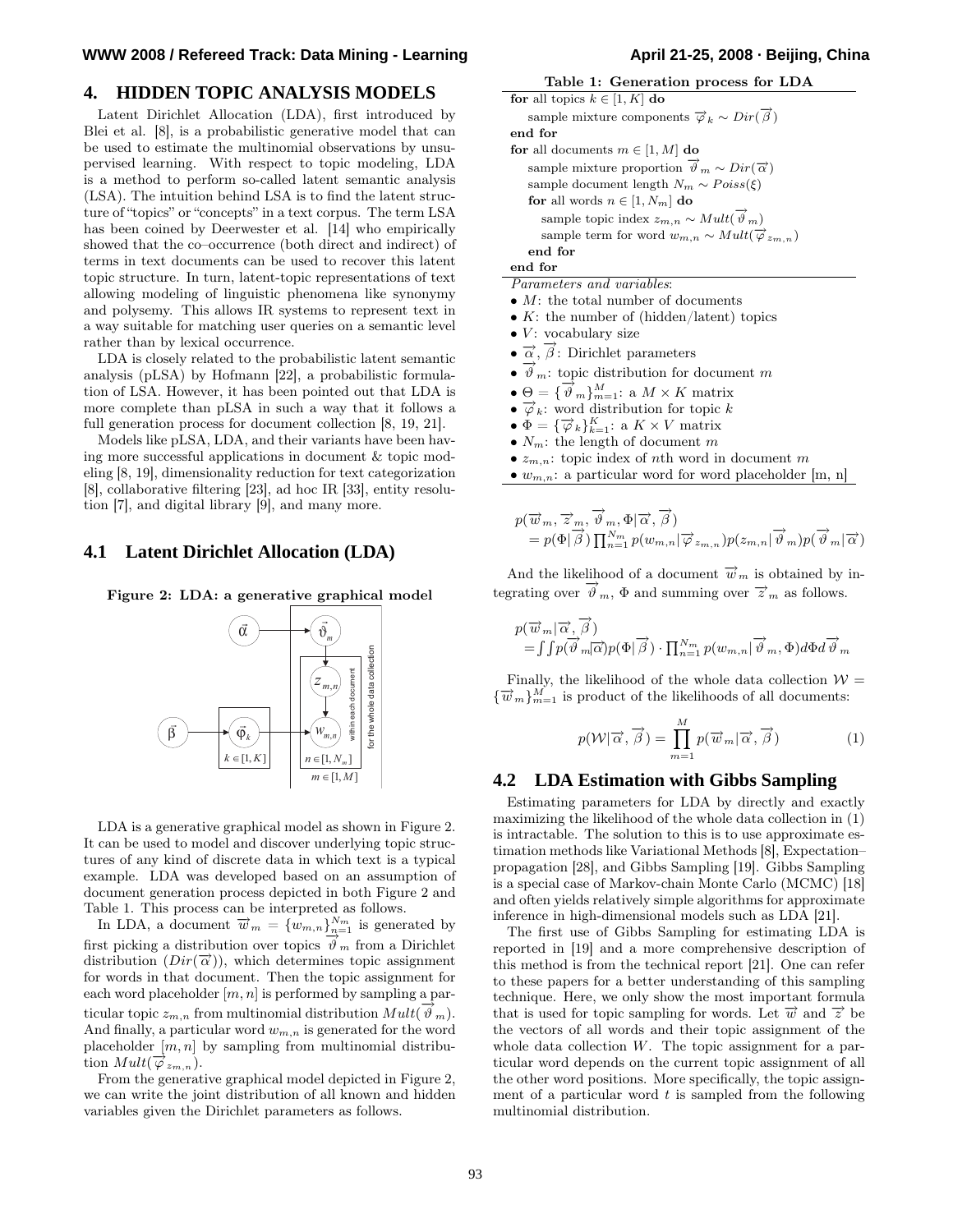$$
p(z_i = k | \overrightarrow{z}_{-i}, \overrightarrow{w}) = \frac{n_{k, -i}^{(t)} + \beta_t}{\left[\sum_{v=1}^{V} n_k^{(v)} + \beta_v\right] - 1} \frac{n_{m, -i}^{(k)} + \alpha_k}{\left[\sum_{j=1}^{K} n_m^{(j)} + \alpha_j\right] - 1}
$$
\n(2)

where  $n_{k,\neg i}^{(t)}$  is the number of times the word t is assigned to topic k except the current assignment;  $\sum_{v=1}^{V} n_k^{(v)} - 1$  is the total number of words assigned to topic  $k$  except the current assignment;  $n_{m,\neg i}^{(k)}$  is the number of words in document m assigned to topic k except the current assignment; and  $\sum_{j=1}^{K} n_m^{(j)} - 1$  is the total number of words in document m except the current word  $t$ . In normal cases, Dirichlet parameters  $\vec{\alpha}$ , and  $\vec{\beta}$  are symmetric, that is, all  $\alpha_k$  ( $k = 1..K$ ) are the same, and similarly for  $\beta_v$  ( $v = 1..V$ ).

After finishing Gibbs Sampling, two matrices Φ and Θ are computed as follows.

$$
\varphi_{k,t} = \frac{n_k^{(t)} + \beta_t}{\sum_{v=1}^V n_k^{(v)} + \beta_v} \tag{3}
$$

$$
\vartheta_{m,k} = \frac{n_m^{(k)} + \alpha_k}{\sum_{j=1}^K n_m^{(j)} + \alpha_j} \tag{4}
$$

# **5. LARGE-SCALE TEXT & WEB COLLEC-TIONS AS UNIVERSAL DATASETS**

Choosing an appropriate universal dataset for a given classification problem is extremely important. This is because topics analyzed from this data directly influence the learning and classifying performance of the classifier. There are two main conditions that should be followed to build a right universal dataset. First, the data is large enough and should have balanced distributions over words and topics (observed by humans) in order to cover the training data, and more importantly, deal well with the diversity of future unseen data. Second, hidden topic analysis models work independently and their outputs (model parameters, topics) reflect the underlying statistics of the data. Therefore, the nature of universal data (patterns/statistics and co–occurrence) should be consistent with the classification problem.

In this section, we investigate hidden topic analysis of two large-scale data collections, Wikipedia and MEDLINE, that will be used for the evaluation in Section 7.

## **5.1 Hidden Topic Analysis of Wikipedia Data**

Today, Wikipedia has been known as the richest online encyclopedia written collaboratively by a large number of contributors around the world. A huge number of documents available in various languages and placed in a nice structure (with consistent formats and category labels) do inspire the WWW, IR, and NLP research communities to think of using it as a huge corpus [15]. Actually, some previous researches have utilized it for named entity recognition, parallel corpus, and text categorization [4, 17, 31].

#### *5.1.1 Data Preparation*

Since Wikipedia covers a lot of concepts and domains, it is reasonable to use it as a universal dataset in our framework for classifying and clustering short and sparse text/Web. To collect the data, we prepared various *seed* crawling keywords coming from different domains as shown in the following table. For each seed keyword, we ran JWikiDocs<sup>3</sup> to download

the corresponding Wikipedia page and crawl relevant pages by following outgoing hyperlinks. Each crawling transaction is limited by the total number of download pages or the maximum depth of hyperlink (usually 4).

| Topic-oriented keywords for crawling Wikipedia                   |
|------------------------------------------------------------------|
| Arts architecture, fine art, dancing, fashion, film, music       |
| <b>Business</b> advertising, e-commerce, finance, investment     |
| Computers hardware, software, database, multimedia               |
| <b>Education</b> course, graduate, professor, university         |
| <b>Engineering</b> automobile, telecommunication, civil eng      |
| <b>Entertainment</b> book, music, movie, painting, photos        |
| <b>Health</b> diet, therapy, healthcare, treatment, nutrition    |
| <b>Mass-media</b> news, newspaper, journal, television           |
| <b>Politics</b> government, legislation, party, regime, military |
| <b>Science</b> biology, physics, chemistry, ecology, laboratory  |
| <b>Sports</b> baseball, cricket, football, tennis, olympic games |
| <b>Misc.</b> association, development, environment               |
| Statistics of the crawled Wikipedia data                         |
| <b>Raw data:</b> 3.5GB; $ docs  = 471,177$                       |
| <b>Preprocessing:</b> removing duplicate docs, HTML tags,        |
| navigation links, stop and rare words                            |
| <b>Final data:</b> 240MB; $ docs  = 71,986$ ; $ paragnbs  =$     |
| 882,376; $ vocabulary  = 60,649$ ; $ total words  = 30,492,305$  |

After crawling, we got a total of 3.5GB with more than 470,000 Wikipedia documents. Because the outputs of different crawling transactions share a lot of common pages, we removed these duplicates and obtained more than 70,000 documents. And after removing HTML tags, noisy text and links, rare (threshold  $=$  30) and stop words, we obtained the final data as reported in the table above.

#### *5.1.2 Analysis and Outputs*

We estimated many LDA models for the Wikipedia data using GibbsLDA++4, our C/C++ implementation of LDA using Gibbs Sampling. The number of topics ranges from 10, 20 ... to 100, 150, and 200. The hyperparameters alpha and beta were set to 0.5 and 0.1, respectively. Some sample topics from the model of 200 topics are shown in Figure 3. We observed that the analysis outputs (topic-document and topic-word distributions) are impressive and satisfy our expectation. These LDA models will be used for topic inference to build Web search domain classifiers in Section 7.

### **5.2 Hidden Topic Analysis of MEDLINE Data**

Another data collection that we performed topic analysis is Ohsumed/MEDLINE. Unlike Wikipedia, Ohsumed only includes medical abstracts. We analyzed this dataset to aim at building classifiers in the medicine domain.

# *5.2.1 Data Preparation*

Ohsumed<sup>5</sup> is a test collection that was created to assist IR research. It is a clinically-oriented MEDLINE subset, that consists of 348,566 references (out of a total of over 7 million), covering all references from 270 medical journals over a five-year period (1987-1991). The collection is about 380MB including both content and meta data like field tags. After eliminating too short abstracts, meta data, rare and stop words, we finally obtained 233,442 abstracts (156MB).

<sup>3</sup>JWikiDocs: http://jwebpro.sourceforge.net

 $^4{\rm GibbsLDA++:}$ http://gibbslda.sourceforge.net

<sup>5</sup>Ohsumed: ftp://medir.ohsu.edu/pub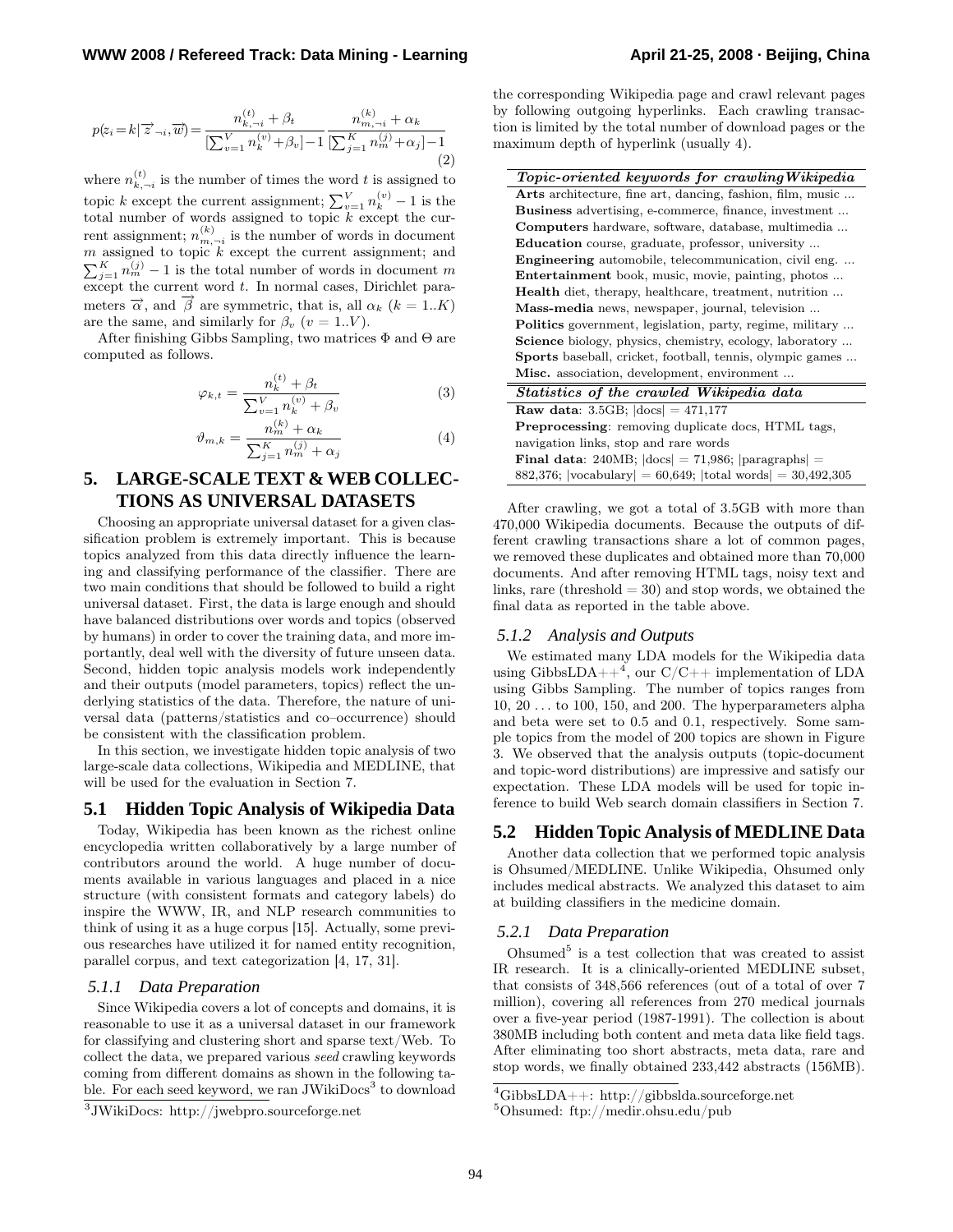#### **WWW 2008 / Refereed Track: Data Mining - Learning April 21-25, 2008 · Beijing, China**

Figure 3: Most likely words of some sample topics of Wikipedia data. See the complete results online at: http://gibbslda.sourceforge.net/wikipedia-topics.txt

| TO: medical health medicine care practice patient training treatment patients hospital surgery clinical physicians physician hospitals doctors therapy physical nursing doctor     |
|------------------------------------------------------------------------------------------------------------------------------------------------------------------------------------|
| T1: memory intel processor instruction processors cpu performance instructions architecture hardware data address core cache computer processing operating program<br>$\cdots$     |
| T4: signal radio frequency signals digital transmission channel antenna frequencies receiver communication transmitter analog modulation transmitted mhz data channels<br>$\cdots$ |
| T10: theory quantum universe physics mechanics particles matter particle relativity einstein model space physical light classical field theories principle energy fundamental      |
| T18: economic trade economy world government growth countries country industry foreign production sector gdp development domestic billion industrial market policy nations         |
| T19: film films movie production movies director cinema studio hollywood released pictures picture studios directed motion release shot sound scene actors                         |
| T20: party election vote elections parties voting votes candidate candidates majority political voters seats electoral democratic elected opposition coalition government ballot   |
| T22: tax income taxes pay paid rate revenue taxation government benefit plan sales benefits rates value plans money cost property federal                                          |
| T27: philosophy philosophers world philosophical knowledge mind reality aristotle existence nature plato ideas experience philosopher view consciousness kant physical idea        |
| T28: space function functions vector linear theory geometry matrix equations mathematics equation field theorem algebra mathematical spaces differential product continuous        |
| T33: insurance debt risk rate credit bonds pay loss loan cash policy payment bond money paid rates loans cost payments financial                                                   |
| T34: university college degree students universities school research academic student degrees campus colleges education graduate professor master institute institutions           |
| T38: law act rights laws court constitution federal united legal government supreme legislation amendment civil constitutional congress public process justice power               |
| T45: network networks protocol server data internet client ip nodes node connection servers protocols address packet layer connections service routing link                        |
| T55: government house parliament minister prime president power executive elected office council constitution assembly appointed powers head cabinet parliamentary<br>$\cdots$     |
| T57: cell cells protein proteins membrane molecules amino enzymes enzyme structure binding acids process bacteria acid cellular receptor antibodies receptors atp                  |
| T60: radio television ty stations broadcast channel news network station cable broadcasting bbc satellite programming channels service media networks broadcasts program           |
| T62: music jazz dance folk blues songs musicians style musical styles traditional american song rhythm country pop performers artists played dances                                |
| T64: gold currency dollar coins silver value money coin issued exchange euro inflation monetary rate pound currencies paper standard dollars mint                                  |
| T73: internet online users site com content sites community web website user virtual information websites people software media personal forums yahoo                              |
| T81: art artists painting paintings artist style arts movement artistic sculpture museum painted aesthetic abstract visual painters figures architecture beauty gallery            |
| T84: race sports sport racing olympic events world event competition races games team golf course olympics track international championship teams formula                          |
| T93: military army service officers forces force officer rank training command war armed united personnel units air soldiers ranks corps navy                                      |
| T98: bc ancient egyptian egypt civilization period culture bronze bce age king city maya archaeological stone cities egyptians temple millennium discovered                        |
| T101: magic harry potter magical house witch book witchcraft wizard witches magician books people spell wizards hogwarts rowling black paranormal phoenix                          |
| T103: card cards stores store chain department items retail customer customers shopping credit chains service retailers cash item shop merchant target                             |
| T104: software windows file microsoft operating version user files os applications linux source system mac versions application users released code release                        |
| T107: market price stock value exchange trading markets prices sell options buy spread index stocks risk selling trade features shares contracts                                   |
| T137: bank money banks account credit financial banking central accounts reserve balance funds federal savings services deposit loans transactions deposits commercial             |
| T152: economics economic value market theory price demand production capital economy cost economists costs prices marginal utility money output labor inflation                    |
| T199: distribution probability test random sample variables statistical variable data error analysis function value mean tests inverse statistics values hypothesis correlation    |

#### *5.2.2 Analysis and Outputs*

We estimated several LDA models with different numbers of topics. Alpha and beta were the same as those for Wikipedia data. We used the analysis outputs to build disease classifiers reported in Section 7.2. Some sample topics are shown in Figure 4. The sample topics in the figure are put into groups that are most relevant to each disease for more readable. We observed that the topics produced by Ohsumed are more unpredictable than those from Wikipedia data. This is because the topics in this data collection are more specific and one of them is usually coupled with a particular medical phenomenon, symptom, or disease that are only understood by domain experts.

# **6. BUILDING CLASSIFIERS WITH HIDDEN TOPICS**

Building a classifier after topic analysis for the universal dataset includes three main steps. First, we choose one from different learning methods, such as Naive Bayes, maximum entropy (MaxEnt), SVMs, etc. Second, we integrate hidden topics into the training, test, or future data according to the data representation of the chosen learning technique. Finally, we train the classifier on the integrated training data.

#### **6.1 Choosing Machine Learning Method**

Many traditional classification methods, such as  $k$ –NN, Decision Tree, Naive Bayes, and more recent advanced models like MaxEnt, SVMs can be used in our framework. Among them, we chose MaxEnt [5] because of two main reasons. First, MaxEnt is robust and has been applied successfully to a wide range of NLP tasks, such as POS tagging, NER, parsing, etc. It even performs better than SVMs and others in some special cases, such as classifying sparse data. Second, it is very fast in both training and inference. SVMs is also a good choice because it is powerful. However, the

learning and inference speed of SVMs are still a challenge to applied to almost real–time applications.

# **6.2 Topic Inference and Integration into Data**

Given a set of new documents  $\underline{W} = {\overline{\{\underline{w}}_m\}}_{m=1}^M$ . Keep in mind that  $\underline{W}$  is different from the *universal dataset*  $W$ . For example  $W$  is a collection of Wikipedia documents while  $W$ is a set of Web search snippets that we need to classify.  $W$ can be the training, test, or future data. Topic inference for documents in  $W$  also needs to perform Gibbs Sampling. However, the number of sampling iterations for inference is much smaller than that for the parameter estimation. We observed that about 20 or 30 iterations are enough.

Let  $\vec{w}$  and  $\vec{z}$  be the vectors of all words and their topic assignment of the whole universal dataset W. And  $\overrightarrow{w}$  and  $\overrightarrow{z}$  are the vectors of all words and their topic assignment of the new dataset  $W$ . The topic assignment for a particular word t in  $\overrightarrow{w}$  depends on the current topics of all the other words in  $\overrightarrow{w}$  and the topics of all words in  $\overrightarrow{w}$  as follows.

$$
p(\underline{z}_{i} = k | \overrightarrow{\underline{z}}_{-i}, \overrightarrow{\underline{w}}; \overrightarrow{z}, \overrightarrow{w}) =
$$
  

$$
\frac{n_{k}^{(t)} + n_{k,-i}^{(t)} + \beta_{t}}{\left[\sum_{v=1}^{V} n_{k}^{(v)} + n_{k}^{(v)} + \beta_{v}\right] - 1} \frac{n_{m,-i}^{(k)} + \alpha_{k}}{\left[\sum_{j=1}^{K} n_{m}^{(j)} + \alpha_{j}\right] - 1}
$$
 (5)

where  $\underline{n}_{k,\neg i}^{(t)}$  is the number of times the current word t is assigned to topic k within  $\overrightarrow{W}$  except the current assignment;  $\sum_{v=1}^{V} \frac{n(v)}{n_k^{(v)}} - 1$  is the number of words in  $\overrightarrow{W}$  that are assigned to topic k except the current assignment;  $n_{\underline{m},\neg i}^{(k)}$  is the number of words in document  $\underline{m}$  assigned to topic k except the current assignment; and  $\sum_{j=1}^{K} n_{\underline{m}}^{(j)} - 1$  is the total of words in document  $\underline{m}$  except the current word t.

After performing topic sampling, the topic distribution of a new document  $\overline{\vec{w}}_m$  is  $\overrightarrow{\theta}_m = {\theta_{m,1}, \ldots, \theta_{m,k}, \ldots, \theta_{m,K}}$ where each distribution component is computed as follows.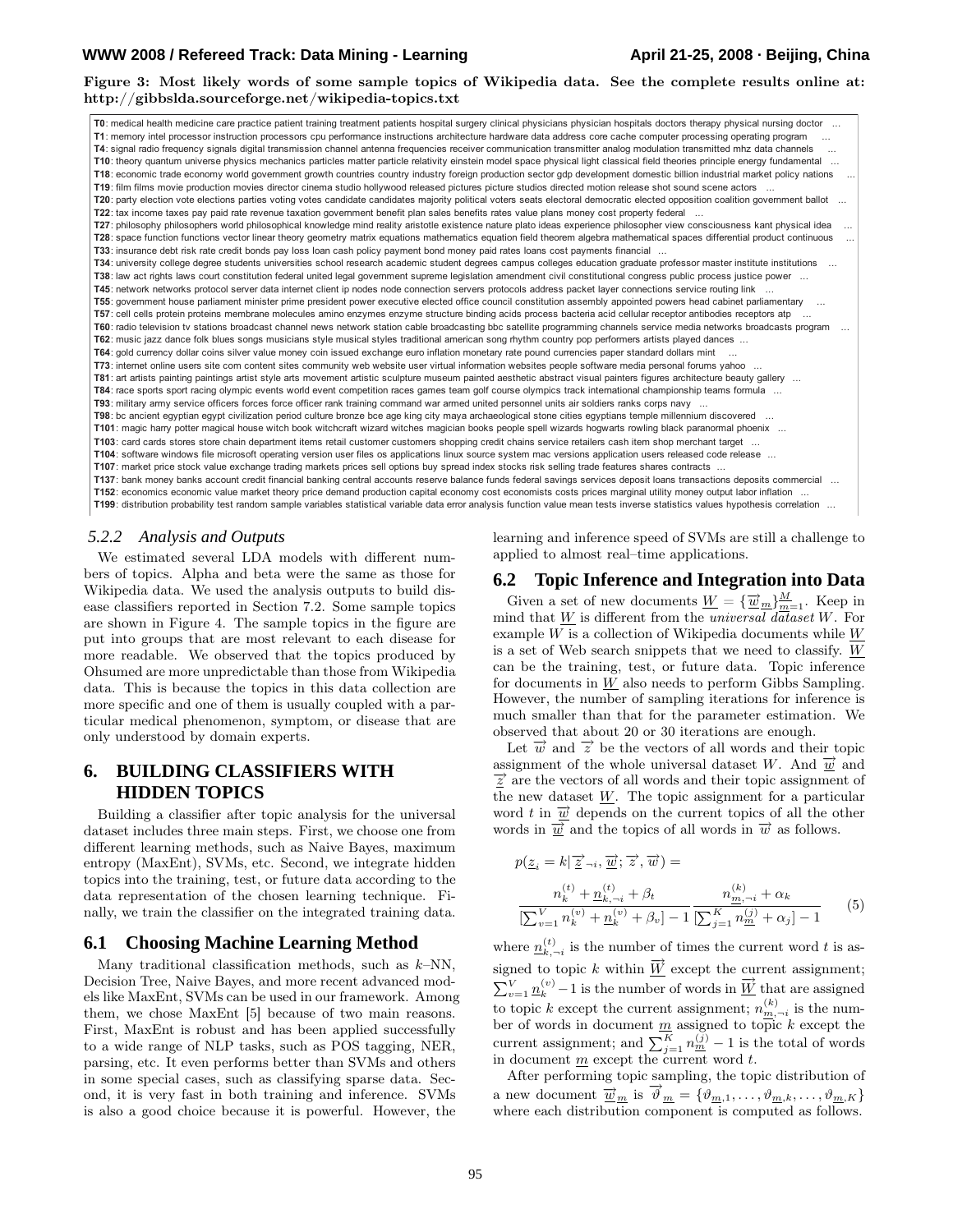Figure 4: Some sample topics from of the Ohsumed-MEDLINE data. See the complete results online at: http://gibbslda.sourceforge.net/ohsumed-topics.txt

| Topics most related to Neoplasms:                                                                                                                                         |          |
|---------------------------------------------------------------------------------------------------------------------------------------------------------------------------|----------|
| T182: cancer breast cancers women er screening pr mammography carcinoma mammary mastectomy colorectal axillary tamoxifen estrogen tumor incidence                         |          |
| T149: chemotherapy median toxicity treatment therapy survival treated combination mg /m cisplatin regimen study remission methotrexate cancer doxorubicin                 |          |
| T193: carcinoma cell malignant melanoma carcinomas squamous tumour tumours gland tumor adenocarcinoma tumors salivary metastatic lesions benign glands                    |          |
| T151: biopsy specimens diagnosis biopsies aspiration needle examination cervical specimen cytology histologic cytologic positive diagnostic findings lesions              |          |
| Topics most related to Digestive System Diseases :                                                                                                                        |          |
| T60: liver hepatic portal cirrhosis hepatocytes hepatocellular shunt varices cirrhotic chronic livers alcoholic bleeding sclerotherapy function hepatitis hepatocyte      |          |
| T102: gastric ulcer duodenal gastrointestinal mucosal ulcers mucosa stomach cimetidine acid pylori bleeding endoscopic endoscopy gastritis gastrin ranitidine             |          |
| T74: bile pancreatic biliary duct pancreatitis gallbladder pancreas endoscopic cholecystectomy bilirubin obstruction gallstones cholangitis jaundice ducts amylase        | $\cdots$ |
| T141: esophageal reflux gastric esophagus emptying motility transit sphincter ph oesophageal meal dysphagia motor gastroesophageal esophagitis contractions               |          |
| Topics most related to Cardiovascular Diseases :                                                                                                                          |          |
| T164: myocardial infarction coronary acute angina ischemia artery cardiac ischemic ami infarct depression unstable cad segment ecg heart mi events silent pectoris        |          |
| T180: pressure blood hypertension hg hypertensive systolic diastolic pressures bp arterial normotensive antihypertensive shr mean spontaneously mmhg wky                  |          |
| T114: coronary artery angioplasty stenosis balloon arteries bypass angiography percutaneous occlusion ptca transluminal diameter vessel angiographic restenosis           |          |
| T119: heart cardiac pressure output rate hemodynamic resistance arterial vascular systemic pulmonary effects mean index congestive cardiovascular hg peripheral           |          |
| Topics most related to Immunologic Diseases:                                                                                                                              |          |
| T137: hiv aids immunodeficiency infection virus human acquired syndrome infected risk seropositive transmission htlv -i immune drug sexual zidovudine hiv -infected       |          |
| T140: asthma histamine airway mast bronchial fev asthmatic inhaled responsiveness airways subjects methacholine inhalation pd bronchoconstriction function                |          |
| T20: antibodies igg antibody sera serum iga lupus immune igm systemic assay erythematosus elisa sle antigen autoantibodies immunoglobulin autoimmune                      |          |
| T129: reactions ige allergic skin reaction contact dermatitis hypersensitivity test allergy patch positive atopic tests allergens allergen rhinitis sensitization testing |          |
| Topics most related to Pathological Conditions, Signs & Symptoms:                                                                                                         |          |
| T54: symptoms clinical diagnosis signs pain history symptomatic asymptomatic examination findings physical presentation fever recurrent laboratory symptom                |          |
| T162: surgery cent postoperative surgical operation preoperative complications procedures operative operations intraoperative postoperatively resection procedure         |          |
| T70: complications abdominal surgical fistula drainage management abscess complication perforation surgery fistulas treated splenic treatment repair laparotomy           |          |

 **T195**: syndrome abnormalities congenital abnormal clinical defect defects abnormality features disorder findings disorders severe idiopathic anomalies association ...

$$
\vartheta_{\underline{m},k} = \frac{n_{\underline{m}}^{(k)} + \alpha_k}{\sum_{j=1}^{K} n_{\underline{m}}^{(j)} + \alpha_j} \tag{6}
$$

After doing topic inference, we will integrate the topic distribution  $\vec{\theta}_m = {\theta_{m,1}, \ldots, \theta_{m,k}, \ldots, \theta_{m,K}}$  and the original document  $\vec{w}_m = \{w_{m,1}, w_{m,2}, \ldots, w_{m,N_m}\}\$  in order that the resulting vector is suitable for the chosen learning technique. This combination is non-trivial because the first vector is a probabilistic distribution while the second is a bagof-word vector and their importance weights are different. This integration directly influences the learning and classification performance.

Here we describe how we integrate  $\vartheta_{m}$  into  $\vec{w}_{m}$  to be suitable for building the classifier using MaxEnt. Because MaxEnt requires discrete feature attributes, it is necessary to discretize the probability values in  $\vec{\theta}_m$  to obtain topic names. The name of a topic appears once or several times depending on the probability of that topic. For example, a topic with probability in interval [0.05, 0.10) will appear 4 times (denote  $[0.05, 0.10):4$ ). Here is an example of integrating the topic distribution into its bag-of-word vector to obtain the snippet1 as shown in Figure 5.

- $\vec{w}_{\underline{m}} =$  {online poker tilt poker money ... card}
- $\bullet \overrightarrow{\theta}_{m} = \{ \dots, \vartheta_{m,70} = 0.0208, \dots, \vartheta_{m,103} = 0.1125, \dots, \}$  $\hat{\vartheta}_{m,137} = 0.0375, \ldots, \hat{\vartheta}_{m,188} = 0.0125, \ldots$
- Applying discretization intervals
- $\vec{w}_m \cup \vec{v}_m = \text{snippet1},$  shown in Figure 5

The top part in Figure 5 shows an example of 9 Web search search snippets after doing topic inference and integration. Those snippets will be used with a MaxEnt classifier. For other learning techniques like SVMs, we need another integration because SVMs work with numerical vectors.

Inferred hidden topics really make the data more related. This is demonstrated by the middle and the bottom parts in Figure 5. The middle part shows the sparseness among 9 Web snippets in which only a small fraction of words are

shared by two or three different snippets. Even some common words, such as "search", "online", and "compare", are not useful (noisy) because they are not related to *business* domain of the 9 snippets. The bottom part visualizes the topics shared among snippets after doing inference and integration. Most shared topics, such as "T22", "T33", "T64", "T73", "T103", "T107", "T152", and specially "T137" make the snippets more related in a semantic way. Refer to Figure 3 to see what these topics are about.

### **6.3 Training the Classifier**

We train the MaxEnt classifier on the integrated data by using limited memory optimization (L-BFGS) [26]. As shown in recent studies, training using L-BFGS gives high performance in terms of speed and classification accuracy. All MaxEnt classifiers were trained using the same parameter setting. Those context predicates (words and topics) whose frequency in the whole training data is smaller than 3 will be eliminated, and those features (a pair of a context predicate and a class label) whose frequency is smaller than 2 will also be cut off. A Gaussian prior over feature weights with variance  $\sigma^2$  of 100 was chosen for all classifiers.

### **7. EVALUATION**

To evaluate our framework, we performed two classification tasks: "Domain disambiguation for Web search results" and "Disease classification for medical abstracts". The former attempts to classify search snippets of a Web search transaction into different domains, such as *Business*, *Computers*, *Health*, etc. And the latter classifies each medical abstract into one of five disease categories that are related to *neoplasms*, *digestive system*, etc. Search snippets are very short in comparison with normal documents. each includes a URL, a very short title, and a short text description. They are also noisy and less topic-focused. Medical abstracts are a bit longer. Each consists of several sentences and describes a particular disease. Both search snippets and medical abstracts are short, sparse, and hard-to-classify enough for verifying our framework.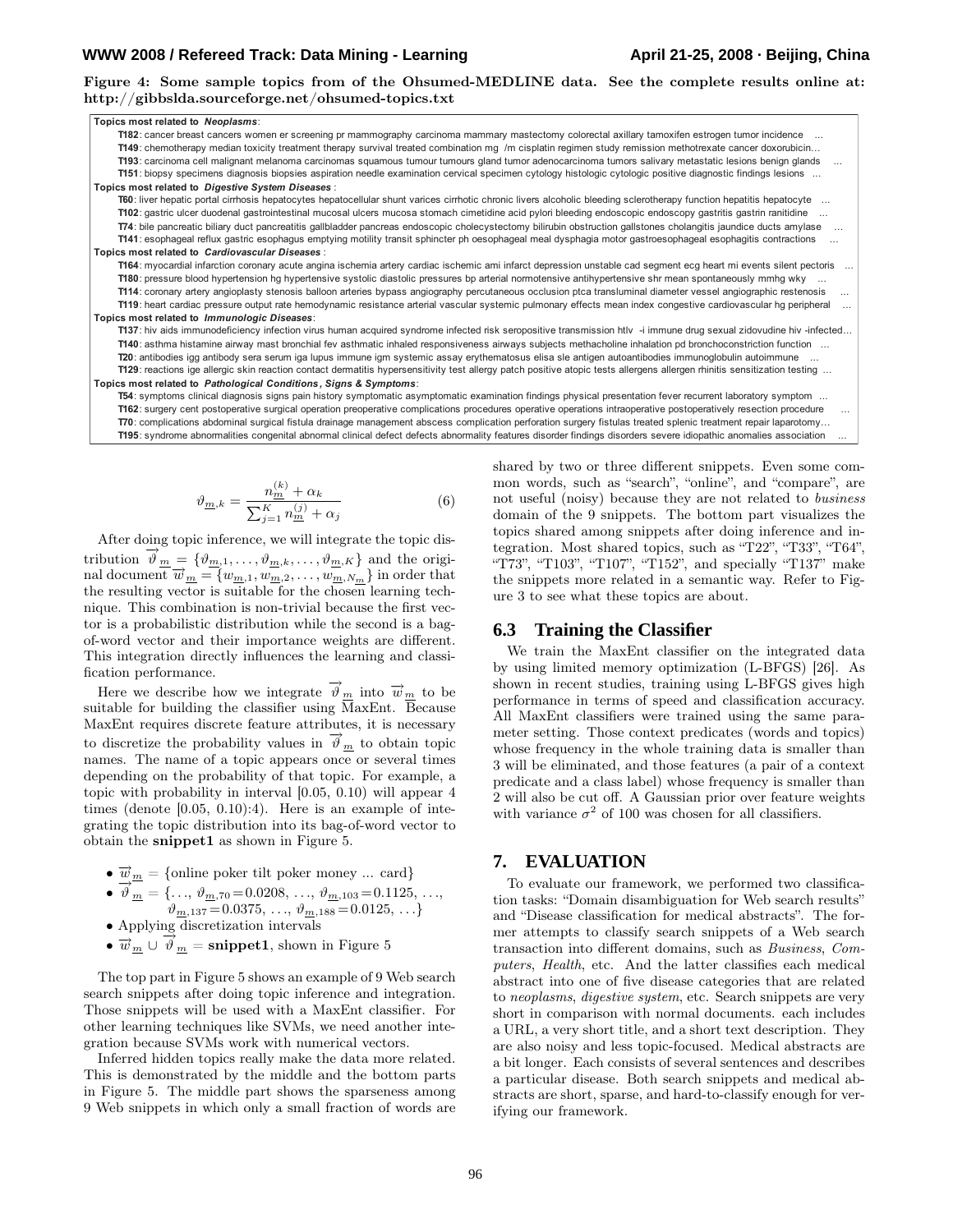Figure 5: Top: sample Google search snippets (including Wikipedia topics after inference); Middle: visualization of snippet-word co–occurrences; Bottom: visualization of shared topics among snippets after inference

**(snippet1)** online poker tilt poker money payment processing deposit money tilt poker account visa mastercard credit card atm check debit card *topic:70 topic:103 topic:103 topic:103 topic:103 topic:137 topic:137 topic:188*

(snippet2) money payment proof broker payment online payment e-gold ebullion liberty reserve web money edinar wire transfer topic:33<br>topic:33 topic:68 topic:69 topic:73 topic:103 topic:133 topic:137 topic:151

**(snippet3)** savings accounts isas investments compare savings isa accounts cash isas access savings investment bonds moneysupermarket com *topic:1 topic:22 topic:33 topic:45 topic:64 topic:73 topic:117 topic:137 topic:137 topic:138 topic:152 topic:153 topic:179* (snippet4) savings accounts online banking rate apy compare online banking rates savings account features rates apy help online<br>savings topic:22 topic:32 topic:64 topic:73 topic:89 topic:107 topic:137 topic:137 topic:137 t

**(snippet5)** compare savings accounts savings accounts compare savings account savings account savings account guide compare access savers *topic:20 topic:39 topic:43 topic:72 topic:137 topic:137 topic:137 topic:157 topic:186*

**(snippet6)** bank transactions sap business accounting software sap business care financial processing cash receipts check writing deposits advance payments credit card payments *topic:22 topic:33 topic:54 topic:61 topic:86 topic:98 topic:103 topic:104 topic:137 topic:137 topic:137 topic:142 topic:148 topic:152*

**(snippet7)** secured loans central capital loans car loan van loan bike loan ll search secured loan plans maximum bargaining power ll cash buyer *topic:12 topic:21 topic:22 topic:33 topic:33 topic:33 topic:34 topic:59 topic:107 topic:113 topic:175 topic:178*

**(snippet8)** search business loan capital business capital search engine business loans venture capital commercial estate financing *topic:33 topic:121 topic:137 topic:142 topic:142 topic:148 topic:152 topic:168 topic:175 topic:189*

**(snippet9)** exchange rates currencies convertion calculator exchange rates graph values data federal reserve bank *topic:28 topic:64 topic:77 topic:107 topic:118 topic:122 topic:137 topic:137 topic:163 topic:199*



# **7.1 Domain Disambiguation for Web Search Results with Wikipedia Topics**

Clustering Web search results have been an active research topic during the past decade. Many clustering techniques were proposed to place search snippets into topic– or aspect–oriented clusters [25, 35, 36]. This research trend has achieved great successes in which Vivisimo is one of the most successful search clustering engines on the Web.

Web search domain disambiguation is different from clustering in that it attempts to put search snippets into one of predefined domains as in Table 2. In this task, hidden topics were discovered from Wikipedia data as described in Section 5.1. Both labeled training and testing data were retrieved from Google search using JWebPro<sup>6</sup>. The topic inference for data is as described in Section 6.2 and demonstrated in Figure 5. All the classifiers were built by using  $JMaxEnt^7$ .

# *7.1.1 Experimental Data*

Table 2: Google snippets as training & test data

| Search phrases for training $\&$ test data are exclusive |                  |                  |           |                  |  |
|----------------------------------------------------------|------------------|------------------|-----------|------------------|--|
| Domain                                                   | Training data    |                  | Test data |                  |  |
|                                                          | $\#\text{Phrs.}$ | $\#\text{Snip.}$ | $\#Phrs.$ | $\#\text{Snip.}$ |  |
| <b>Business</b>                                          | 60               | 1,200            | 10        | 300              |  |
| Computers                                                | 60               | 1,200            | 10        | 300              |  |
| Culture-Arts-Ent.                                        | 94               | 1,880            | 11        | 330              |  |
| Education-Science                                        | 118              | 2,360            | 10        | 300              |  |
| Engineering                                              | 11               | 220              | 5         | 150              |  |
| Health                                                   | 44               | 880              | 10        | 300              |  |
| Politics-Society                                         | 60               | 1,200            | 10        | 300              |  |
| <b>Sports</b>                                            | 56               | 1,120            | 10        | 300              |  |
| Total                                                    |                  | 10,060           |           | 2,280            |  |

To prepare the labeled training and test data, we performed Web search transactions using various phrases belonging to different domains. For each search transaction, we selected top 20 or 30 snippets from the results to en-

 $^6\rm JWebPro:$ http://jwebpro.sourceforge.net

 ${\rm ^7JMaxEnt}$  (in JTextPro): http://jtextpro.sourceforge.net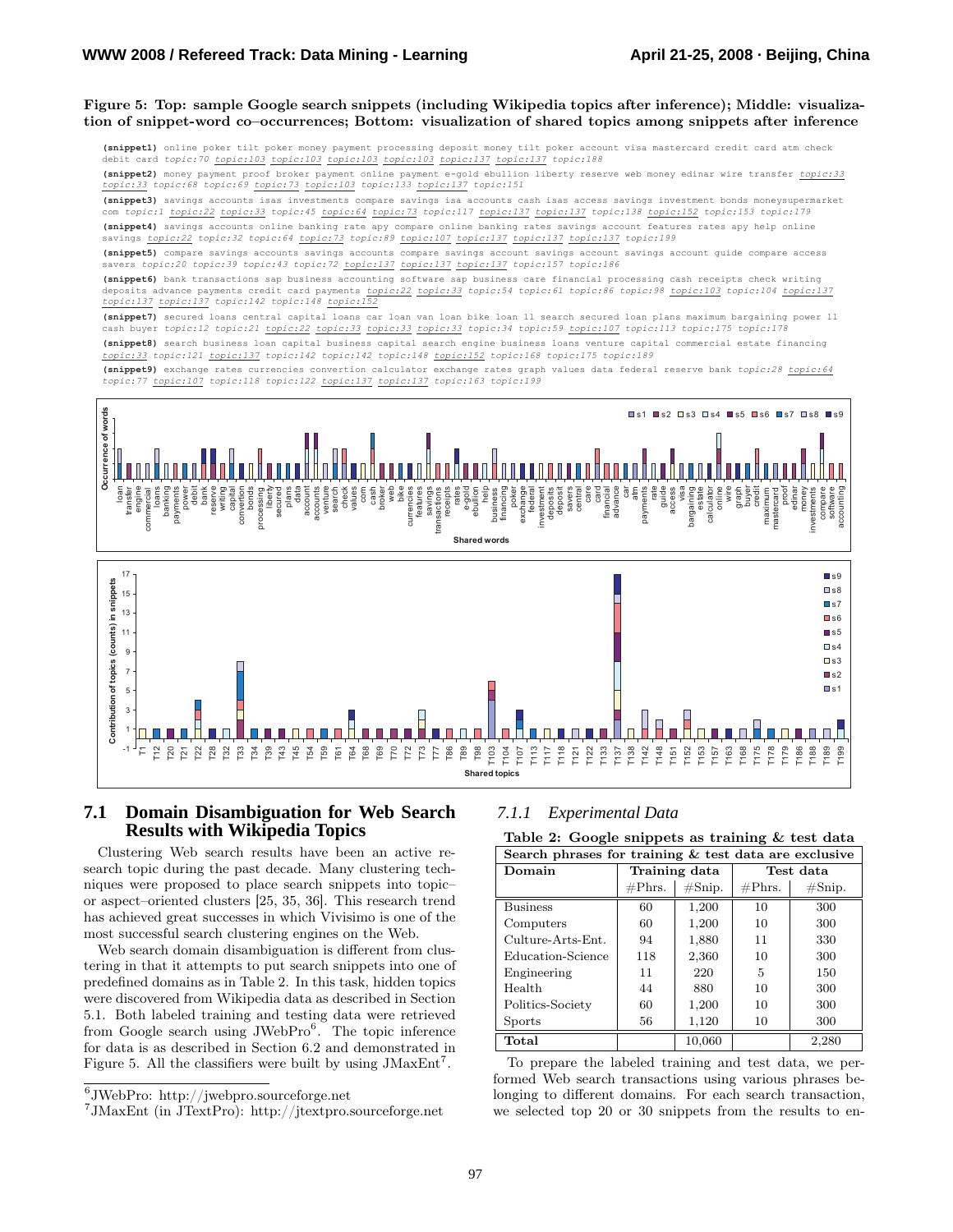sure that most of them belong to the same domain. For example, for domain *Business*, we searched 60 phrases and selected top 20 snippets for each, and got a total of 1,200 snippets. Note that our search phrases for training and test data are *totally exclusive* to make sure that test data are really difficult to classify. The data statistics are shown in Table 2. The training and test data are available online<sup>8</sup>.

#### *7.1.2 Results and Analysis*





In order to examine the classification accuracy within the training data, we randomly divided the training set into five equal partitions and performed five-fold cross validation. For each fold, we ran experiments to measure the classification error of the baseline model (i.e., without hidden topics) and the model that was built according to the framework with 50 Wikipedia topics. The comparison of error is shown in Figure 6. The last two columns show the average error reduction over the five folds. As in the figure, we can reduce the error from 20.16% to 16.27% (removing 19% of error), i.e., increasing the classification accuracy from 79.84% to 83.73%. This means that even within the training data with a certain level of words shared among the snippets, our method is still able to improve the accuracy significantly.

Figure 7: Test-out-of-train evaluation with different sizes of labeled training data



We did a more important experiment by training many classifiers on different sizes of the training data ranging from 1,000 to 10,000 labeled snippets, and measured the accuracy on the test set. Keep in mind that the search phrases for test data and training data are *totally exclusive* so that their snippets share very few common words. This makes the test data is really difficult to predict correctly if using traditional classifiers. The results of this experiment are shown in Figure 7. This figure highlights two points. First, the proposed method can achieve an impressive improvement of accuracy

when classifying new data, that is, increasing from an accuracy of 65.75% of the baseline to 82.18% (i.e., eliminating more than 52% of error). This means that the method deals very well with sparse and previously unseen data. Second, we can achieve a high accuracy with even a small amount of labeled training data. When the size of training changes from 1,000 to 10,000 snippets, the accuracy with hidden topics changes slightly from 80.25% to 82.18% (while the baseline accuracy increases nearly 10%, from 57.11% to 65.75%).

Figure 8: Classification error reduction changing according to the number of topics



The next experiment is to see how the classification accuracy (and error) changes if we change the number of hidden topics of Wikipedia. We estimated many LDA models for the Wikipedia data with different numbers of topics (from 10 to 100, 150 and 200). After doing topic inference, 12 MaxEnt classifiers were built on the training data according to different numbers of topics. All of them, and a baseline classifier, were evaluated on the test data, and the classification error was measured. The change of classification error is depicted in Figure 8. We can see that the error reduces gradually with 10, 20 topics, reduces most around 50 topics, and then increase gradually. The error changes slightly from 20 to 100 topics. This means that the accuracy is quite stable with respect to the number of topics.

Figure 9: The accuracy changes according to the  $#$ topics and the  $#$ Gibbs Sampling iterations



The last experiment with Web search snippets is to examine how Gibbs Sampling influences the classification accuracy. We estimated different LDA models on the Wikipedia data with with different numbers of topics  $(K = 10, 30, ...)$ ..., 100, 150, 200). To estimated parameters of each model,

<sup>8</sup>http://jwebpro.sourceforge.net/data-web-snippets.tar.gz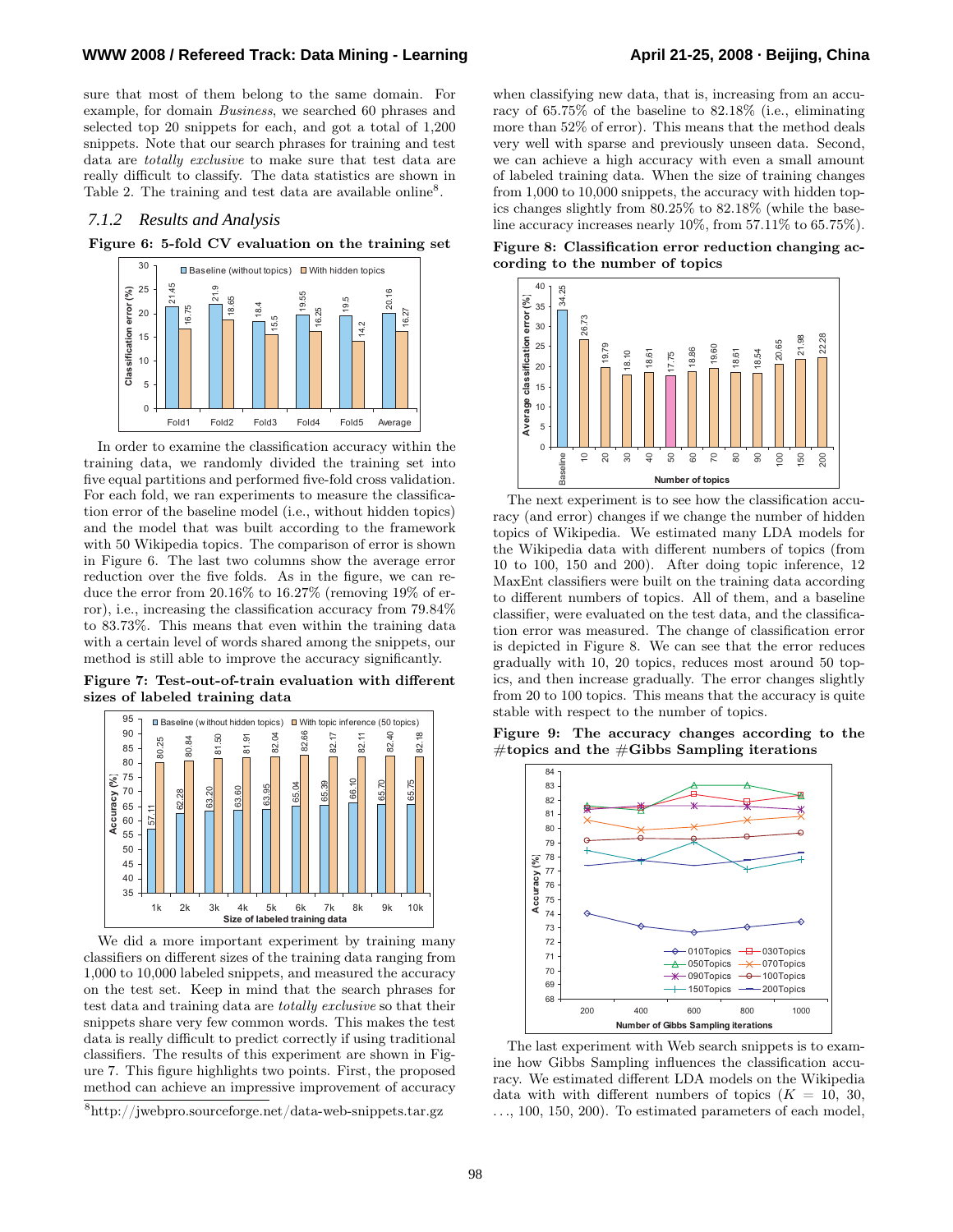#### **WWW 2008 / Refereed Track: Data Mining - Learning April 21-25, 2008 · Beijing, China**

we ran 1,000 Gibbs Sampling iterations, and saved the estimated model at every 200 iterations. At these saving points, we performed topic inference for training and test data, building MaxEnt classifiers on the training data, and then measured the accuracy on the test set. The results are shown in Figure 9. As depicted in the figure, for those numbers of topics that give high performance (e.g., 30, 50 70, 90 topics), the accuracy changes slightly with respect to the different numbers of Gibbs Sampling iterations. Although it is hard to control the convergence of Gibbs Sampling, we observed that it is quite fast and yields stable results after the "burn-in" period (about 200 iterations).

#### **7.2 Disease Classification for Medical Abstracts with MEDLINE Topics**

| Disease name                                | ΙD              |
|---------------------------------------------|-----------------|
| Neoplasms                                   | C <sub>04</sub> |
| Digestive System Diseases                   | C06             |
| Cardiovascular Diseases                     | C14             |
| Immunologic Diseases                        | C20             |
| Pathological Conditions, Signs and Symptoms | C <sub>23</sub> |

In order to examine how our framework work with different kinds of text domains and genres, we performed experiments with "disease classification" on medical abstracts. The original task is to assign each abstract to one of 23 MeSH disease categories<sup>9</sup>. For the sake of simplicity, we restricted to only 5 diseases listed above, that are similar to the experiment reported in Joachims 1998 [20]. This is a hard classification problem in comparison with "Web search domain disambiguation" because all abstracts of the same domain and abstracts of different diseases also share a lot of common medical terms. This means that the data are much less discriminative. We apply our framework to this problem to see whether or not the topics analyzed from Ohsumed/MEDLINE can make the disease abstracts more discriminative, and at which level the hidden topics can help to improve the task.





## *7.2.1 Experimental Data*

The evaluation  $data^{10}$  include medical abstracts of the year 1991 of MEDLINE. The data consist of more than 50,000 annotated abstracts that belong to 23 MeSH disease categories. We filtered to select those abstracts that

 $^9$ http://en.wikipedia.org/wiki/Medical\_Subject\_Headings <sup>10</sup>http://dit.unitn.it/∼moschitt/corpora.htm

belong to the five disease categories mentioned above. After discarding blank abstracts (those only have a title) and removing stop words, we got a total of 28,145 abstracts. This subset was divided into five partitions for 5-fold CV tests.

# *7.2.2 Results and Analysis*

For each fold we increased the training data from 1,100, 2,200 to 22,500 abstracts. We evaluated with different sizes of labeled training data in order to determine how well our framework can improve classification accuracy if we have only a few training examples. For each fold, we performed topic inference for the test data and the training data of different sizes, and then built corresponding MaxEnt classifiers. Then we took the average accuracy over the five folds for each size of training data. The average accuracies of the baseline and with hidden topics are reported in Figure 10.

As we can see, the accuracy improvement in this task is not as impressive as in Web snippet classification. This is because the texts describing diseases are much more ambiguous. From 4,500 training examples the accuracy of the baseline only increases slightly if we add more training data. However, with small size of training data, our method still improves the accuracy significantly. For example, we need only 4,500 training examples with hidden topics to attain 65.23% of accuracy, almost the same as the baseline accuracy (65.68%) that used up to 22,500 training examples.

### **8. DISCUSSION**

We have presented a general framework to build classifiers for short and sparse text & Web data by making the most of hidden topics discovered from huge text & Web collections. We again highlight and sum up important points that are discussed elsewhere throughout the paper.

• Dealing well with short and sparse text & Web: This is the major target of the framework. Figure 5 visualizes how inferred hidden topics from the universal dataset can make the data denser and more topic–focused. Actually, the idea of using external sources of data to improve a classifier is not very new. The most significant achievement here is that all components, a huge data collection, a topic analysis model, a topic inference procedure, a small set of labeled training data, and a learning technique, are combined together in a consistent way to deal with short and sparse text & Web.

• Flexible semi-supervised learning: This framework can also be viewed as a semi-supervised learning technique. Moreover, it is flexible in that the universal data (i.e., unlabeled data) are not necessary to have the same format as the labeled training or future unseen data. Web search domain disambiguation is a typical example in which Wikipedia documents are much different from Web snippets. Also, a universal dataset, once analyzed, can be utilized to build different classification tasks provided that they are consistent. For instance, the Wikipedia data can also be used to build classifier for email or news & feed messages.

• Easy to implement: In spite of combining from different components, the framework is really easy to implement. We think of keeping the framework as simple as possible to build practical applications rather than making it more complex than necessary. All we need to prepare to develop a classifier is to collect a large data collection serving as the universal dataset and a small labeled training data.

• Computational time vs. performance: This is always an important aspect that needs to be considered when developing practical applications. Estimating the topic model for